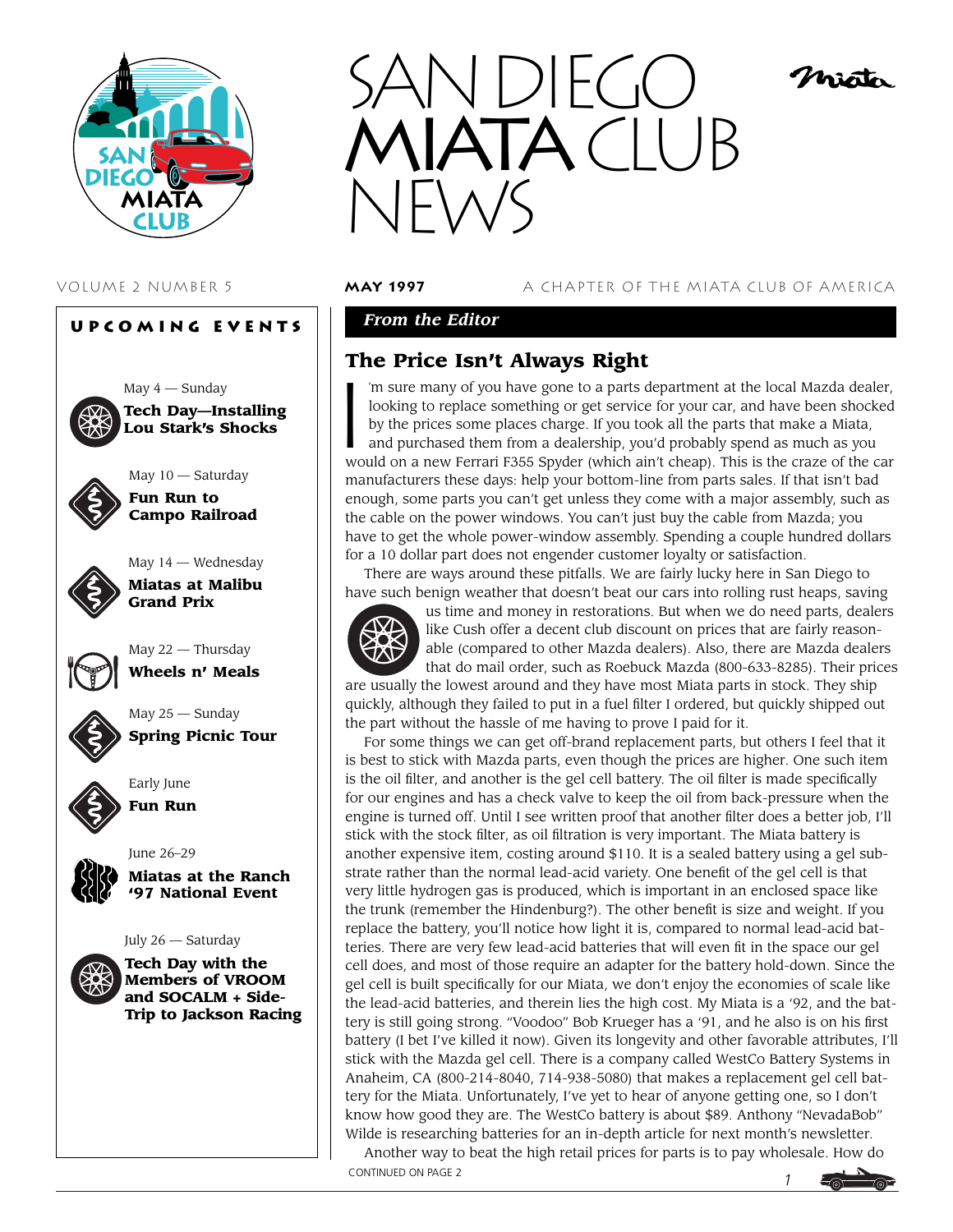#### **From the Editor** CONTINUED FROM PAGE 1

you do that, you might ask? The easy way is to join Mazda Competition Parts (800-435-2508, 714-727-6940). To qualify for parts under MCP's program, you must register and send race results from any sanctioned race, including local autocrosses. The difficult way is to open your own Mazda shop. I prefer the former (and it's a heck of a lot of fun). If you are an autocrosser, or are planning on racing your Miata, you can get parts at wholesale prices. Mazda does this to help promote its name in racing. Seeing the Mazda name on the national level podium is good advertising, so offering parts to racers is a good investment for the company.

#### **Toyo Test Part II**

In last month's newsletter, I mentioned the Toyo Proxes T1 that I had been testing. It's a great street tire, actually the best I've ever used. Now "Voodoo" Bob Krueger is running these tires, and I'm now using the Toyo Proxes FZ4 tires in 195/50 on 15" wheels. As a performance tire, these FZ4's aren't very sticky. They lack the ultimate grip the T1's have. In my brief experience, the FZ4 feels more like a commuter tire. The side-walls are soft and the tread looks like it is good for 50K-60K miles. The ride is smooth and quiet, and the tires don't tramline (follow the rain grooves on the road). If you want a sticky tire, then get the T1. But if you put a lot of miles on the car and ultimate grip is not a major concern, then the FZ4 is a good choice. See you on the twisties… —ROBERT "JTBOB" HOLLAND

# **The Brakes**

he brake pads on the Miata are extremely easy to change, requiring only a few simple tools to do the job right. The front pads will last about 60K miles before needing to be replaced. The rear pads will last around 100K miles. Of course, your mileage may vary. To start, you will need the following items: new brake pads, 4 jack stands, 14mm socket, 12mm socket, 10mm socket, socket wrench, torque wrench, 6mm Allen wrench, flat body screw driver, brake grease, brake cleaner, coat hanger,

spoon, and your favorite beverage (I prefer Guinness).

Loosen the lug nuts on the wheels, place the car on the four jack stands (preferably under the jack points), and remove the wheels. We'll start with the front pads. The caliper is held in by two 12 mm bolts, where you'll see a rubber seal on the back side of each caliper bolt. Remove the lower 12 mm bolt (see below). This will allow the caliper to



swing up, exposing the pads. Use the coat hanger to keep the caliper up and out of the way. You'll see two V shaped springs. Notice their orientation and pull them off. You can now wiggle both pads out of the brake assembly. Observe figure 2. A) Pad spring, B) Backing plate, C) Anti-rattle clip, D) Brake pad.



With each pad out, note carefully where the metal clips are placed. If you get Mazda brake pads, they will come with new clips, so keep the old clips and backing plates on the old pads for reference. If you get aftermarket pads, you will need to place the old clips on the new pads in the same orientation (keep the clips on the old pads until you are ready for the new pads). Also, there are shims on the caliper bracket (the part that wasn't pulled up) as well. Notice CONTINUED ON PAGE 4

#### **Board of Directors**

President MARK BOOTH (619) 670-3789 markb@adnc.com

Vice President RAINER MUELLER

(760) 443-8953 Rainer\_Mueller@compuserve.com

Secretary/Events Coordinator NATALIA RISSOLO (619) 287-7582 library2@class.org

Treasurer TONY BEECHER (619) 549-6660 beecher@bigfoot.com

Membership "VOODOO" BOB KRUEGER (619) 486-4711 voodoo@adnc.com

Autocross STEVE HART (619) 579-9093

Club E-mail Postmaster CINDY PALOMA (619) 534-0969 owner-sd-miata@cs.ucsd.edu

Newsletter

Editor/Webmaster ROBERT "JTBOB" HOLLAND (619) 546-8218 robert@caliban.ucsd.edu Design and Layout TOM & STEPHANIE GOULD (619) 298-8605 tomgould@adnc.com

#### **Notices**

THE SAN DIEGO MIATA CLUB is an official chapter of the Miata Club of America. We are a nonprofit organization whose purpose is to promote the enjoyment of —and enthusiasm for— the Mazda Miata.

*SAN DIEGO MIATA CLUB NEWS* is the monthly newsletter of the San Diego Miata Club. Use of articles or stories by other MCA chapters is hereby granted, provided proper credit is given. **Submissions to the newsletter** are welcomed and encouraged. Did you just add a new accessory to your Miata? How about writing a review and submitting it to the newsletter? Where possible, please send your electronic submissions to the newsletter editor, Robert Holland (robert@caliban.ucsd.edu). Submissions can also be faxed to the club's dedicated phone line or mailed to the club's post office box. Submission deadline is the 15th of each month.

**Internet:** The San Diego Miata Club has established a dedicated World Wide Web Home Page at http://mmdshare.ucsd.edu/sdmc.html. The club has also established a members-only electronic mail list for those members with E-mail capability.

Dedicated 24-hour voice/fax phone line: (619) 670-7948

**San Diego Miata Club** P.O. Box 2286 Spring Valley, CA 91979-2286

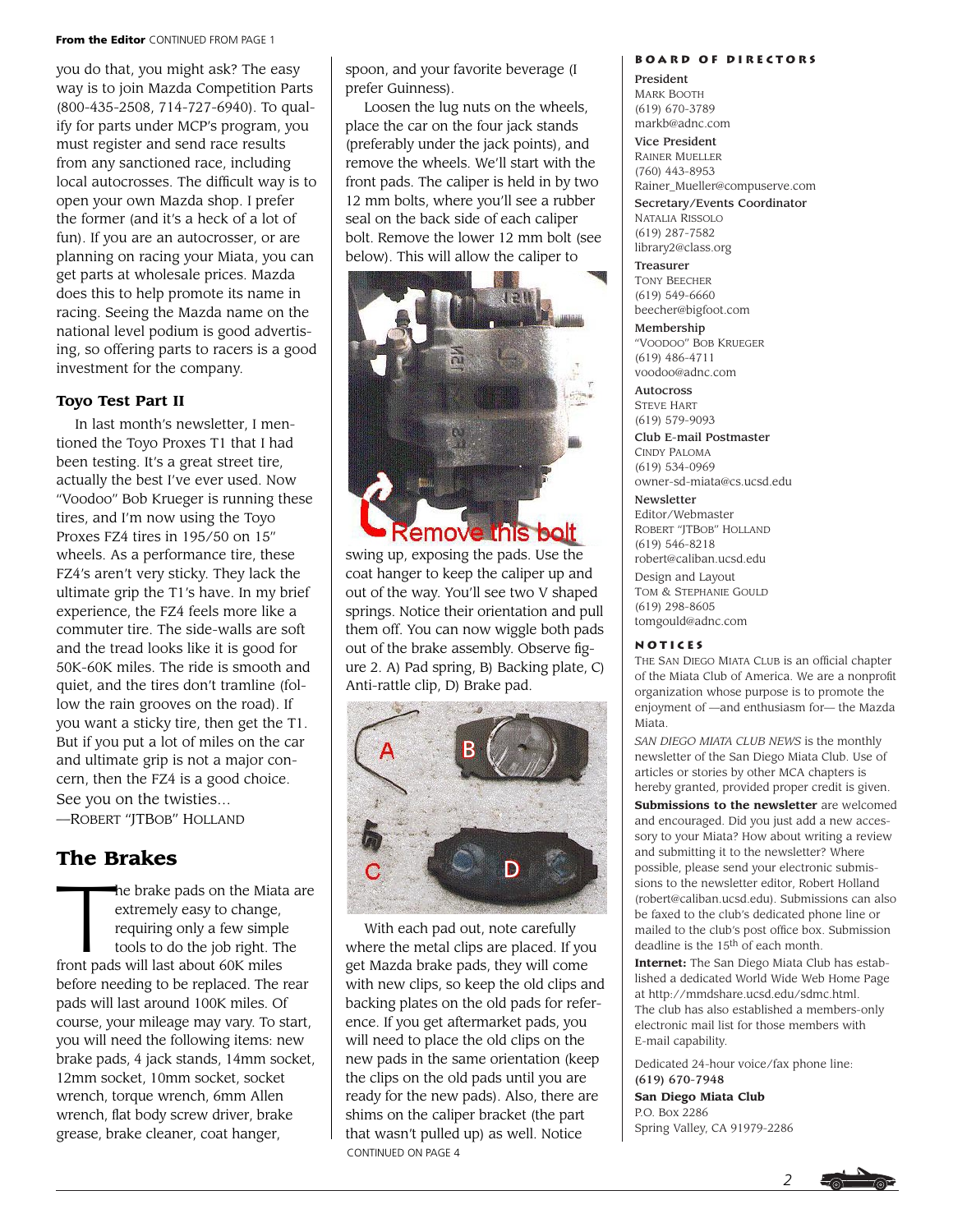#### **Tech Day—Installing Lou Stark's Shocks**

Date: Sunday, May 4 Time: 11:00 a.m.

Place: Beecher's Home in Scripps Ranch 11415 Scripps Lake Drive

Highway 15 to Mira Mesa Blvd East. Right at end (Scripps Ranch Blvd), left on Scripps Lake Drive. Up hill about a mile and a quarter.

The main event on this day will be Lou's shock installation.



Tech Day, in general, means doing your own work on your car with a little technical helping hand from other members. Tech Day does NOT mean standing around watching while other members do all of the work on YOUR car. Bring those goodies you might need help installing and be sure to bring along any tools that you might need to complete the job.

### **Fun Run to Campo Railroad**

Date: Saturday, May 10

Time: 10:00 a.m.

Place: Carl's Jr. parking lot, 520 N. Second St. El Cajon, just south of I-8

Run Leaders: Yvonne and Steve Hart

A fun run out to Campo, over some of East County's best roads. Then hop on the train for a 17 mile ride through the Miller Creek area. The train is powered by an authentic Steam Engine. A late lunch (approx. 2:30 p.m.) at Live Oak Springs Restaurant.

Lunch \$6-\$10/person. After lunch, return to El Cajon via Old Hwy. 80 \* Train ride cost \$10/person

*Important Note!* Car covers are recommended. It is possible that fallout (steam-oil combination) from the Steam Engine could drift downwind to the parking area!

*Please RSVP* to Yvonne or Steve at (619) 579-9093, after 6 p.m.

### **Miatas at Malibu Grand Prix**

Date: Wednesday, May 14

Time: 6:30 p.m. (Please be prompt) Place: Malibu Grand Prix, 8606 Miramar

Road, San Diego (566-4121)

This has proven to be a very popular event and several members have asked when we will visit Malibu again. Here ya go! —

Again, we will not have the track to ourselves (reserving the entire track is expensive) but we've chosen a slow weeknight so it shouldn't be too crowded. Cost usually works out to \$1.75 per lap. (Most members purchase between 10-15 laps.) Drivers must also purchase a Malibu Grand Prix license for approx. \$3.00 (don't forget yours if you already have one).

*Please be prompt.* Meet in the parking lot so we can get a total figure on the number of laps to be purchased. We have to buy the laps in a block to get the best price per lap. Please bring cash so we can pool our money for the purchase. Thanks for your cooperation.

### **Wheels 'n Meals at Boll Weevil**

Date: Thursday, May 22

Time: 6:00 p.m.

Place: Boll Weevil, 9330 Clairemont Mesa Blvd. (At Ruffin Rd.), San Diego (619) 571-6225

Attendance at the Wheels 'n Meals continues to grow. Those that have hesitated to attend because hamburgers are not their favorite food have been pleasantly surprised at the new and diverse menu Boll Weevil now offers (the chicken caesar salad is delicious). This event is the single best way to meet your fellow club members, ask questions, share stories, etc. Don't miss the fun!

#### **San Diego Miata Club Spring Picnic Tour**

Date: Sunday, May 25

Time: 11:00 a.m.

- Place: Park & Ride/cul de sac—west side of Highway 15 at Deer Springs Road (North Escondido)
- Run Leaders: Mary and Tony Beecher This tour will wind through San Diego County's north inland hills (with multiple passes through Couser Canyon). We will stop for a picnic at a local farm. This farm will be at the height of strawberry production and is run by the founder of the Taco Bell empire. It has a pristine produce farm with green fields, rocky creeks, oak and olive trees and perfectly preserved antique equipment. Plan on bringing a picnic lunch or buy one at the deli/mini-mart (a scheduled stop along the way).
- *Note:* this run will NOT be canceled because of rain!

# **Upcoming National and Regional Events**

May 16–18, 1997 Gathering of Miatas at the Four Corners Hosted By: Sahuaro Chapter Contact: Doug Rodney

Club members from all four states will arrive the evening of May 16th. Tour the area on the  $17<sup>th</sup>$  and then a dinner that evening. A Miata chain to Four Corners Sunday morning with a photo session and then break for home. Sounds like fun.There will be over 100 Miatas attending. For motel rooms and information: xtro@starlink.com

# June 20–22, 1997

Harris Ranch Hosted by: SAMOA/Oak Tree Mazda Contact Bonnie J Lutz (916) 652-7408

### June 26–29, 1997

Miatas at the Ranch '97

- Hosted by: The combined California Chapters of the Miata Club of America, Moss Motors and Dunlop Tires
- Flag is Up Farms, Santa Ynez Valley. (800) 472-9445 for registration packet

#### August 15–17, 1997 Monterey Historic Races

Laguna Seca Raceway, Monterey, CA

This year you *must* order your advance race tickets through Barbara Beach by July 15. (They are the same price as buying direct from Laguna Seca—less their \$4.00 handling fee!)

Three Day pass \$75.00 Saturday and Sunday pass \$50.00 Saturday only pass \$30.00

The Miata Event on Saturday will include corral pass, tent pass, breakfast, lunch and day long refreshments. *Please help Barb in planning another great Miata event at the Historics by ordering your tickets early.* Send a check for the cost of race tickets plus \$30 per person for the event to: Barbara Beach Wolfson 1315 Buena Vista Drive Vista, CA 92083

#### September 12–14, 1997 8th Annual Gold Rush Hosted by: SAMOA

Sheraton Hotel in Rancho Cordova. 3 days—\$90 per car, including Friday dinner, Saturday and Sunday breakfasts, Monte Carlo Night, competetive events—fun! Registration packets: (916) 646-4435, www.miata.net/samoa

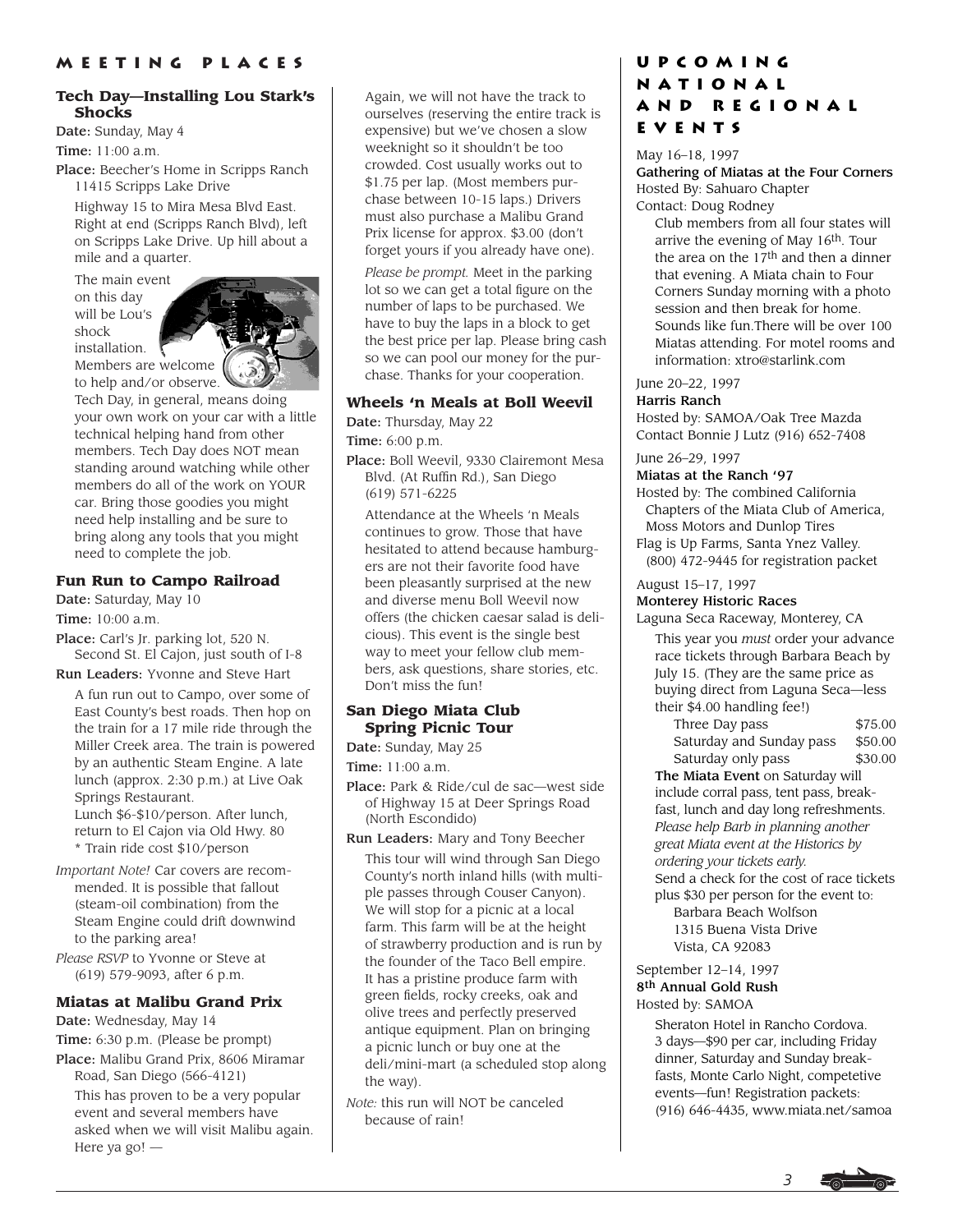their orientation and pull these out. Now spray the brake cleaner on the brake assembly to remove road grime and brake dust, then dry it off.

Feel the brake disc. If there are a considerable amount of ridges in the disc, you may need to have the front discs turned. If you want the discs turned, you need to remove the upper and lower bracket bolts, and let the whole unit hang from the coat hanger, being careful of the brake line (don't let it stretch or bind). With the bracket off, the disc will come right off the hub. Proceed with the removal of the other side to get that brake disc off. You'll need to find a shop that does brake turning in a fine increment lathe (don't want to remove more disc material than necessary). It shouldn't cost more than \$10–\$15 per disc. When done, replace the discs and brake brackets, torquing the bracket bolts to 36–51 ft-lb (49–69 Nm). The caliper should still be held up by the coat hanger

Now place the new shims on the bracket (if aftermarket pads, use the old shims). There are four: two top, outside and inside, two bottom, outside and inside. Fit the backing plate on the new pads and place the anti-rattle clips on the bottom edge of the inside and outside pads (look at the old pads for reference). Now use the brake grease on the top and bottom edge of each pad (where it would come in contact with the bracket shims, also on the back side of the backing plate where the caliper piston comes in contact with it. With grease on both pads, wiggle the new pads back into the bracket shims. Do this to both sides of the car.

You now have all four front pads back into place. Replace the V shaped springs into the holes of the pads (they should point towards each other, upper and lower). Before you can lower the caliper, you need to push the piston back into the caliper body. As you do so, the fluid level in the master cylinder reservoir (left side of the engine near the fire wall, see figure 3) will rise. If the fluid level gets too high, you will need to spoon some out, being careful not to get the brake fluid on any painted surface as brake fluid is very corrosive. Now use a flat body screw driver, or if you have enough strength, use your fingers to



Remove this cap

push the round piston back into the caliper. You can see how much you need to push it in if you lower the caliper down onto the disc pads. You'll see how much interference the piston makes with the pads. Once the piston is retracted, lower the caliper over the pads. Squirt a little grease into the hole where the 12mm bolt came out, and also smear a little grease on the smooth shaft of the bolt, and finger tighten it back into place. Remove the upper caliper 12mm bolt, squirt a little grease into the hole, smear some on the bolt and replace it. Now torque both bolts to 58–65 ft-lb (78–88 Nm). Make sure the brake fluid level is correct and replace the cap. Pump the brake pedal a few times to get the caliper piston to readjust itself. You have successfully changed the front brake pads. Time for a drink.

The rear brakes are roughly similar to the front brakes, but there are a couple of key differences. On the back side of the caliper is a 14mm bolt. Remove the bolt and washer. This bolt is a plug to cover the piston adjuster. Put the 6mm Allen wrench in the hole and turn in counterclockwise about 10 turns (you may need to be underneath the car while doing this). The Allen wrench turns a small cam that in turn uses gears to back out the piston, so there won't be any movement in or out of the Allen wrench as you turn it. Remove the lower caliper bolt (10mm and may be covered by a plastic cap) and swing up the caliper (see figure 4). Remove and replace the pads just as you did on the front brakes. Clean the brake assembly, replace the plates and shims, grease the pad edges, replace the pads and this time W springs. The rear pads use a different pad spring. Use the other brake as a reference when replacing these springs and clips. You'll also notice the shims are different from the front. Lower the caliper. If the piston interferes with



PHOTOS: KEITH RICHMOND

# Remove this cap & bolt

the pads, use the Allen wrench to retract the piston some more. Remember to check the brake fluid reservoir to make sure it doesn't overflow (keep at the FULL level). Keep turning until the caliper is free of the pads. Squirt some grease in the lower bolt hole, grease the bolt and replace finger tight. Torque the lower caliper bolt to 25–29 ft-lb (34–39 Nm). Upper caliper bolt need not be removed. If you removed the bracket bolts, they need to be torqued to 36–51 ft-lb (49–69 Nm). You now need to position the piston just short of full contact with the disc. Release the parking brake so the rear hub will rotate freely. Using the 6 mm Allen wrench, turn the adjuster screw clockwise until the hub can no longer rotate, then back off the adjuster counterclockwise about <sup>1</sup>/3 of a turn. Replace the 14mm bolt and torque hand tight, about 15–20 ft-lb.

With all four corners done (or two if only front or rear done), you now need to break the pads in. Go to a flat parking lot (hopefully empty), go about 20 mph and then step hard on the brake pedal, short of locking the brakes up. Do this about 8–10 times. This will heat set the brake pads. Go home and let the car sit on a flat surface with the parking brake OFF, so the pads and discs can cool down evenly. After a couple of hours, everything should be set. Go easy on the pads for about 50 miles to make sure the surface gets worn evenly. Once done, you'll be able to do this whole job again in about 1.5 to 2 hours, depending on how many beverage breaks you take.

—ROBERT "JTBOB" HOLLAND

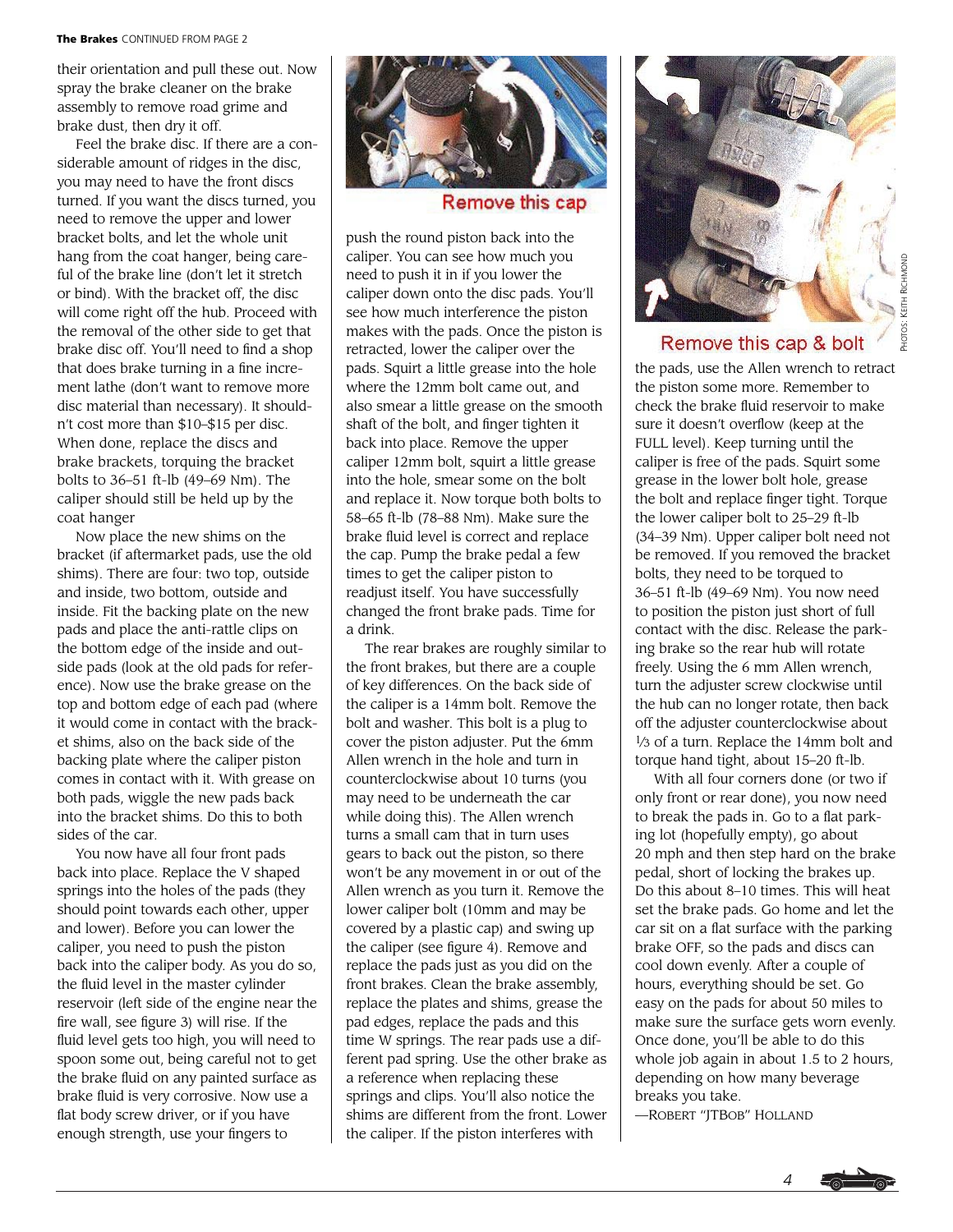



**Thirty-five members attended the Run to Monster Motorsports. Starting with a quick trip to Monster where the crew had assembled a display of their Monster and Mega-Monster Miatas, custom accessories, donuts and coffee. We looked at everything, asked lots of questions (got good answers about various superchargers), and observed the firing of the ballistic potato launcher.** 







**We traveled to a park for a picnic under live oak trees. The tranquil lunch was followed by a Rainer-Run.**

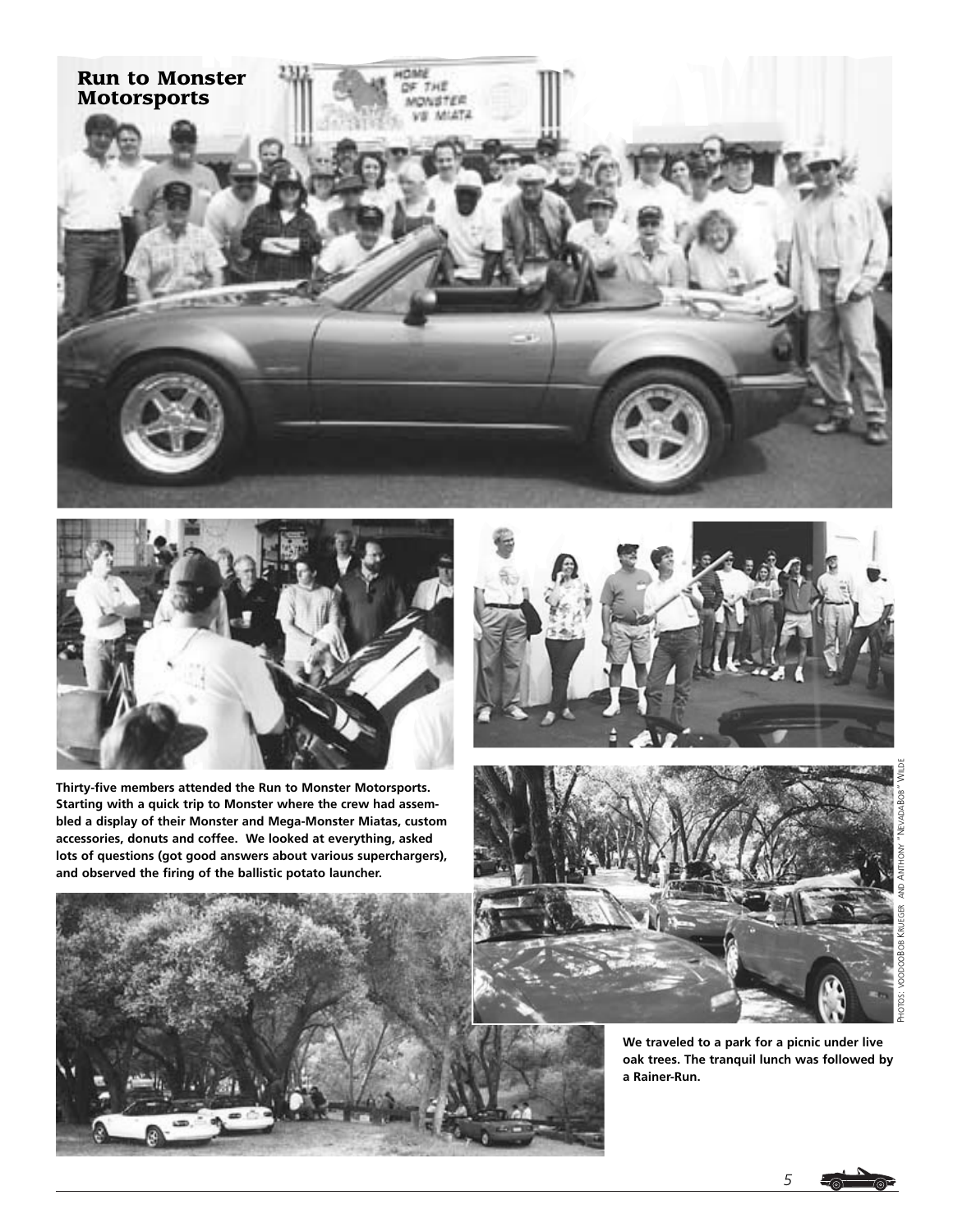



**time in a Miata's driver's seat!**

**Richard's One Step San Diego Auto Show**

**Members Anthony Wilde, Jack Monaco, Tony Beecher, JT Holland, Mark Booth, Stef Gould, John O'Hara, Jeanette Holladay, Bob Krueger and Tom Gould at the auto show.**

**Quick Weight Loss Program—or how to lose 2200 pounds, thousands of dollars and tons of self esteem** 

**in five seconds or less**<br>
I's easy. Eat a curb, then<br>
few metal posts for dess<br>
calorie, high fiber. I guar<br>
won't suffer from constitu t's easy. Eat a curb, then munch a few metal posts for dessert. It's low calorie, high fiber. I guarantee you won't suffer from constipation for several days. That's pretty much the diet. Please check with your doctor and/or insurance company before any serious weight loss program.

On a more serious note I would like to express my most heartfelt thanks to

the members of the San Diego Miata Club. During the first annual meeting I talked about how much I have enjoyed the club members and activities. I hated to lose a car to reinforce my beliefs, but without the club support I don't think I would have such a positive attitude six days after such a traumatic experience. I am so glad MARK BOOTH had a camera to record the awesome event. THE BEECHERS were the best at helping me strip a car in broad daylight in front of a Highway Patrol officer, before it was towed. (Never trust anyone or leave your car unattended!)

I just wanted to say thanks for all the concern and support to all the club members—also to the vultures circling to scavenge the carcass on the first "Wreck Tech Day." —RICHARD SHERSCHEL





**Rich Taylor demonstrates how light a Miata is once the differential and wheels are removed. Ken, underneath, hopes he won't slip. (Don't try this at home.)**

**Richard looks on as a dapper Ken Evory uses a pry bar in preparation to removing his Sebring Supercharger.**



**Jason Moorhead lends a hand by removing some of Richard's audio components. Note the airbag (which cracked the windshield when it deployed).**

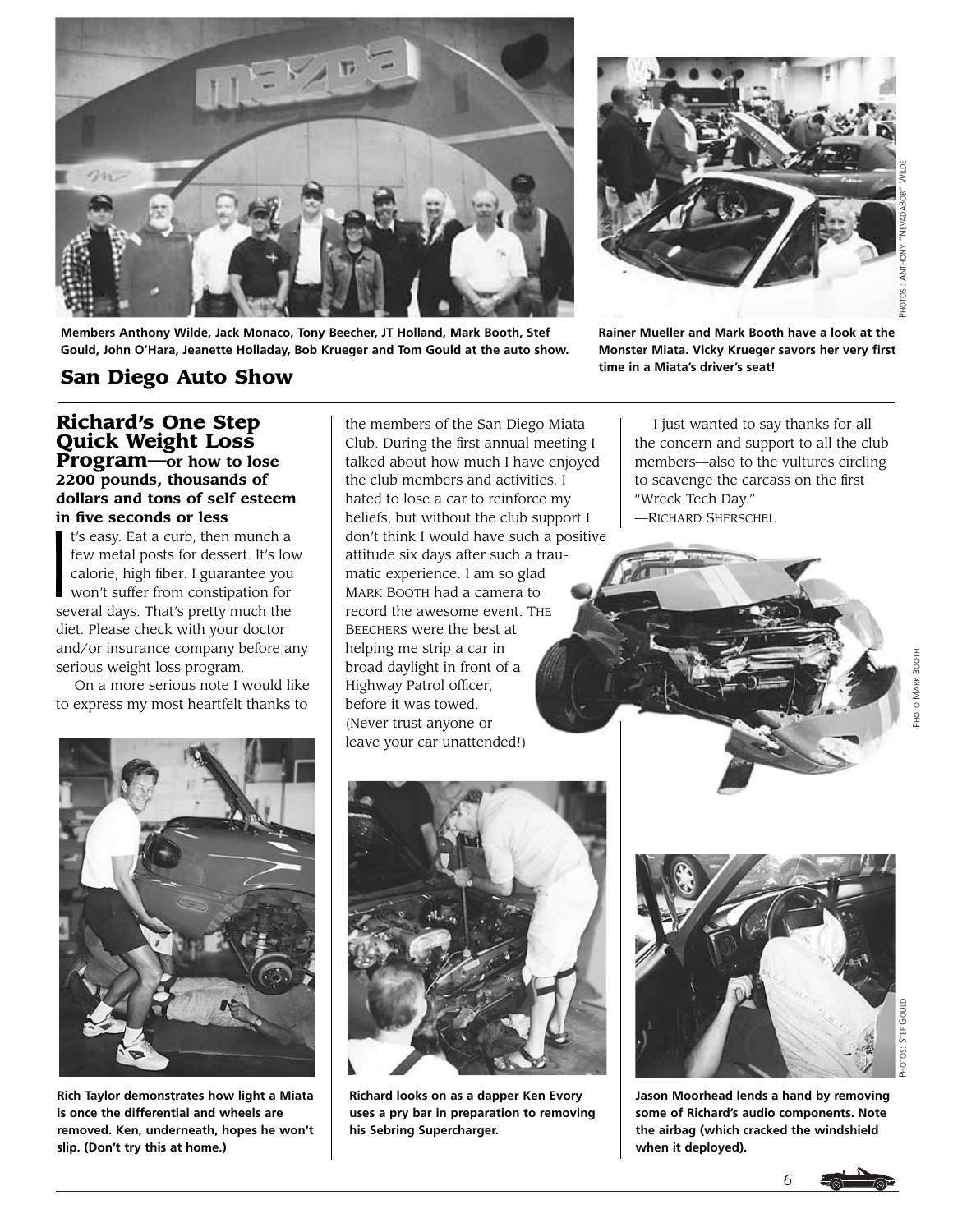

 $\begin{array}{c}\n\text{t} \\
\text{s} \\
\text{a} \\
\text{v}\n\end{array}$ t's early on a Sunday morning. The sky is dark and overcast; the temperature a tad cold—but 22 shiny Miatas were lined-up and ready to go! What a nice surprise! Debbie and I wanted to take advantage of some of the best scenery in San Diego: the beaches and what better way to do that than top-down Miata-style.

We gathered at the downtown Carlsbad Coaster Station and after a quick briefing, headed South down "Old 101." (Special thanks to ART HAMILTON for snagging passing members so they didn't miss us in the back of the parking lot.)

We were pleased to see many familiar faces: MARK and CATHY BOOTH; TONY and MARY BEECHER; PHIL DAOUST; KEN EVORY; TOM GOULD; ERIC and KATHE GUSTAFSON; ART HAMILTON, ANNA and CRAIG JAMESON; JERI JONES; JED LOUVIER; RAINER and MARIANNE MUELLER; JOHN O'HARA and JOHN SIMPSON. And there were some brand new faces as well: BONNIE ALONSO and her friend, whom had just moved here from Arizona.

This fun run was a little different than most in that the pace was very leisurely—it had to be—with stop lights,



stop signs, beach traffic, etc. But remarkably, we were able to stay together fairly well.

We glided past the cities of Carlsbad, Encinitas, Solana Beach and Cardiff, then slowly moved through Del Mar where the reactions were priceless. "Look! It's a Miata Regatta!", was just one of the comments overheard. As we continued to drive along you could almost see the water through the haze! No matter, we had taken over the road—and all you could see was wallto-wall, bumper-to-bumper Miatas!

We slowly worked our way past Torrey Pines State Beach and up the winding grade. And at the top of Torrey Pines—a U-turn! (This was necessary due to road construction on Genesee.) One-by-one, we turned back northward. [Tony Beecher made the best fishtail during the U-turn—too bad Debbie didn't catch it on the video tape!]

After a quick right turn on Sorrento Valley Road, we drove a small batch of "mini-twisties" and onto I-5 for a short distance until we arrived at the Stephen H. Birch Aquarium, where we took a quick "photo opportunity" in the circular drive in front of the museum. (Do it fast and nobody bothers you!)

The Stephen H. Birch Museum is relatively new. For any of you long-time San Diegans, this museum replaced the old Scripps Aquarium that was near Scripps Institute.

We parked together as one group, then everyone explored the museum on their own. (Several people told me that they had never been here before. Seems that's usually the case: Sometimes locals rarely have time to see something that's in their own backyard.)

After touring the museum, the sun finally makes its presence known—and we end the run by heading over to University Towne Center and "Hops" Bistro and Brewery. This micro-brewery has some great beer—and the bread sticks are pretty good too! While we're waiting for our food, STEF GOULD and CINDY PALOMA walk in. They had just driven back from the San Joaquin Valley Miata Club's Poker Run.

Many thanks to all who participated in the run. All-in-all, a nice ending for a nice day of beaches, fish, food, Miatas and friends ! — BOB LLEWELLYN

**Cindy Paloma and Stef Gould in Selma, CA at SJVMC St Patrick's Day Poker Run**





PHOTO: GERRY CONN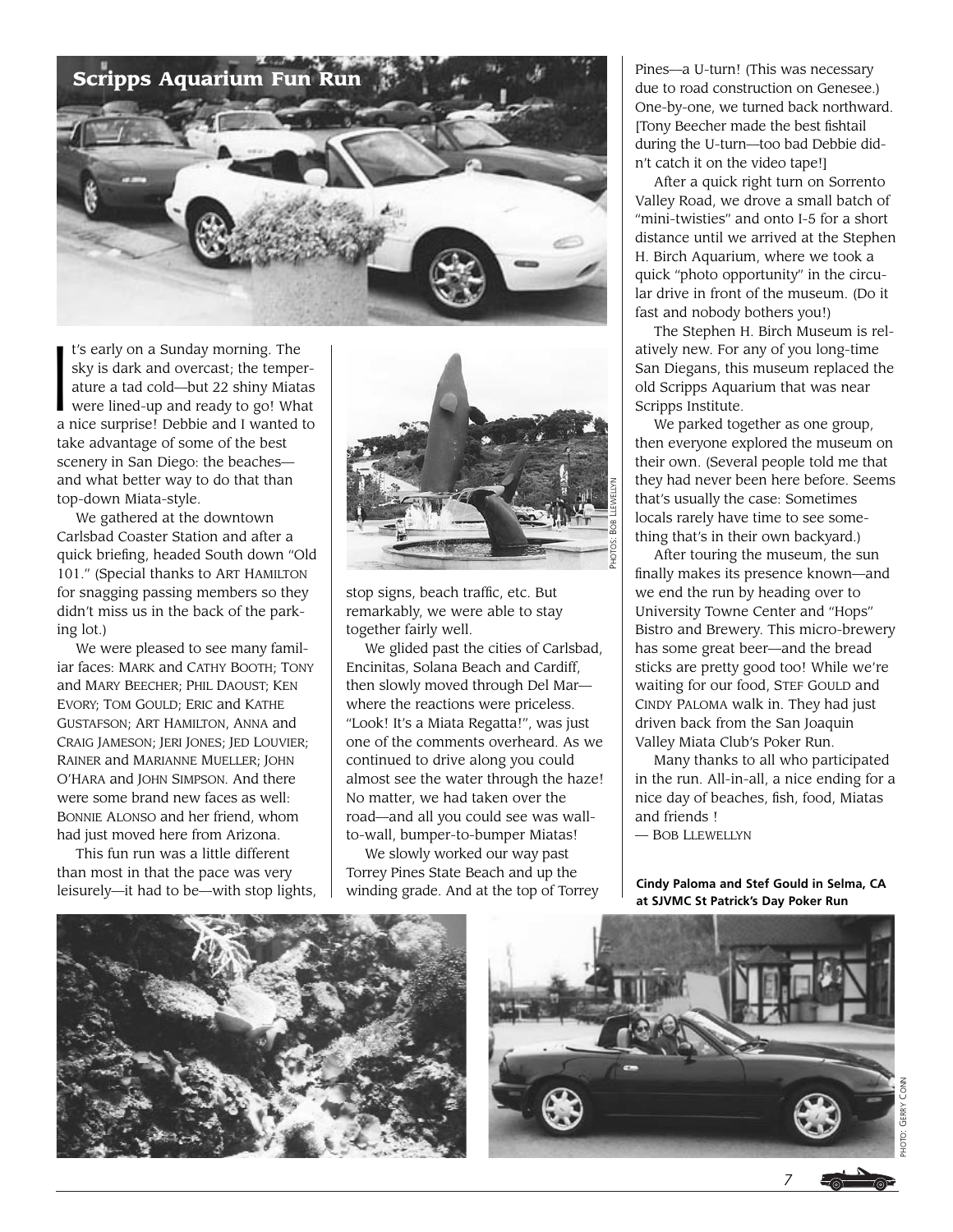

**Picnic before the Annual Meeting in Balboa Park**

**Mark holds the award given by many of the club's members to thank him for his commitment to guiding the club during its first year. He was pleased to accept the member's unanimous vote for a second year as president.**



**Birthday cake celebrates lap one—our first year**







# **New Members!**

The following are the new members since the last newsletter:

**Bonnie Alonso & Steve Feldman** San Diego 1995 M (Merlot)

**Robert L. Clarke** Spring Valley 1996 M (Starlight Blue)

**Cathy & Jim Phillips** Hemet 1992 Yellow A

**Marky & Ed Pitts** Oceanside 1990 Mariner Blue Base

**Steve & Laurie Waid** San Diego 1990 White A

**Peter J. Westkaemper** La Jolla 1994 M (Montego Blue)

There are now 148 memberships consisting of 225 members.

- 51 Red
- 26 White
- 15 Black
- 14 Montego Blue
- 11 Mariner Blue
- 6 Merlot
- 6 Silver
- 6 Starlight Blue
- 5 BRG
- 5 Laguna Blue
- 3 Yellow
- 1 Unreported

# **Autocross at the Murph**

The following autocross events take place in the Qualcomm Stadium parking lot.

| Date                           | Event            |
|--------------------------------|------------------|
| Sunday, May 18                 | Championship     |
| Saturday, May 31               | Practice         |
| Sunday, June 1                 | Championship     |
| Saturday, June 21              | Practice         |
| Sunday, June 22                | Championship     |
| Autocross information sources: |                  |
| San Diego SCCA Hotline:        | $(619)$ 441-1333 |
| Cal Club SCCA Hotline:         | (818) 988-7223   |
| Steve Hart:                    | (619) 579-9093   |